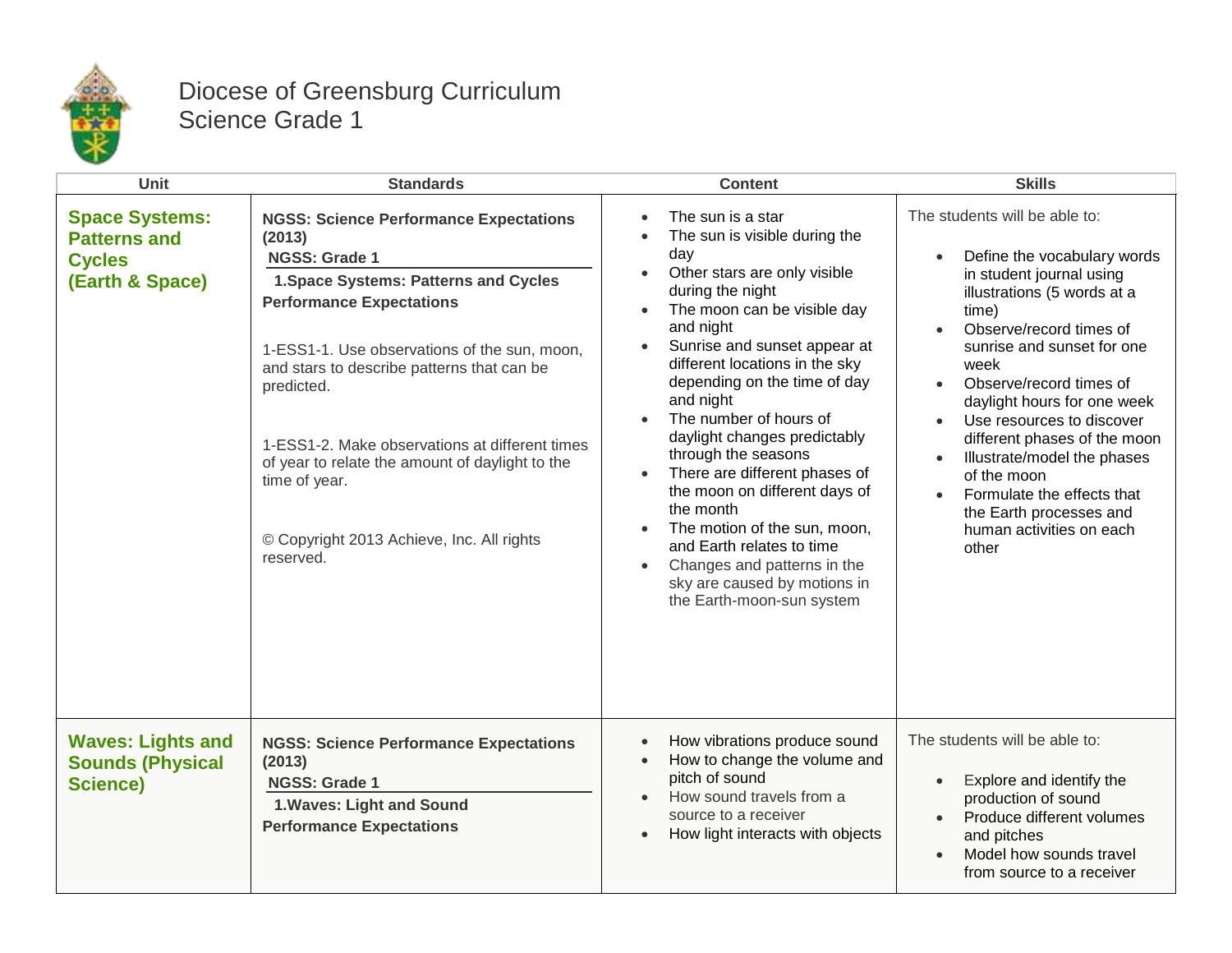| Unit                                                  | <b>Standards</b>                                                                                                                                                                                                                                                                                                                                                                                                                                                                                                                                                                                                         | <b>Content</b>                                                                                                                                                                                                                                                                                                                                                                                                          | <b>Skills</b>                                                                                                                                                                                                                                                                                                                                                                                                |
|-------------------------------------------------------|--------------------------------------------------------------------------------------------------------------------------------------------------------------------------------------------------------------------------------------------------------------------------------------------------------------------------------------------------------------------------------------------------------------------------------------------------------------------------------------------------------------------------------------------------------------------------------------------------------------------------|-------------------------------------------------------------------------------------------------------------------------------------------------------------------------------------------------------------------------------------------------------------------------------------------------------------------------------------------------------------------------------------------------------------------------|--------------------------------------------------------------------------------------------------------------------------------------------------------------------------------------------------------------------------------------------------------------------------------------------------------------------------------------------------------------------------------------------------------------|
|                                                       | 1-PS4-1. Plan and conduct investigations to<br>provide evidence that vibrating materials can<br>make sound and that sound can make<br>materials vibrate.<br>1-PS4-2. Make observations to construct an<br>evidence-based account that objects in<br>darkness can be seen only when illuminated.<br>1-PS4-3. Plan and conduct investigations to<br>determine the effect of placing objects made<br>with different materials in the path of a beam of<br>light.<br>1-PS4-4. Use tools and materials to design and<br>build a device that uses light or sound to solve<br>the problem of communicating over a<br>distance.* | How to direct light to different<br>locations                                                                                                                                                                                                                                                                                                                                                                           | Create and change the size<br>of shadows<br>Plan an investigation and<br>explain how to direct light to<br>different locations                                                                                                                                                                                                                                                                               |
| <b>Plants and</b><br><b>Animals (Life</b><br>Science) | <b>NGSS: Science Performance Expectations</b><br>(2013)<br><b>NGSS: Grade 1</b><br>1. Structure, Function, and Information<br><b>Processing</b><br><b>Performance Expectations</b><br>1-LS1-1. Use materials to design a solution to<br>a human problem by mimicking how plants<br>and/or animals use their external parts to help<br>them survive, grow, and meet their needs.*                                                                                                                                                                                                                                         | Seeds and bulbs need water,<br>$\bullet$<br>nutrients, air and light to grow<br>New plants can grow from the<br>stems from mature plants<br>Animals need water, food, air,<br>and space with shelter to grow<br>and survive<br>Animals use sensory<br>structures to take in<br>information about their<br>environment to help them grow<br>and survive<br>Offspring and parents share<br>$\bullet$<br>some similarities | The students will be able to:<br>Plant seeds and bulbs<br>Observe and record<br>germination and growth<br>Illustrate the life cycle of<br>different plants<br>Grow new plants from stems<br>of mature plants<br>Discuss needs of animals<br>Observe animal structures<br>that help them to grow and<br>survive in their environment<br>Read educational media on<br>animal behavior and share<br>information |